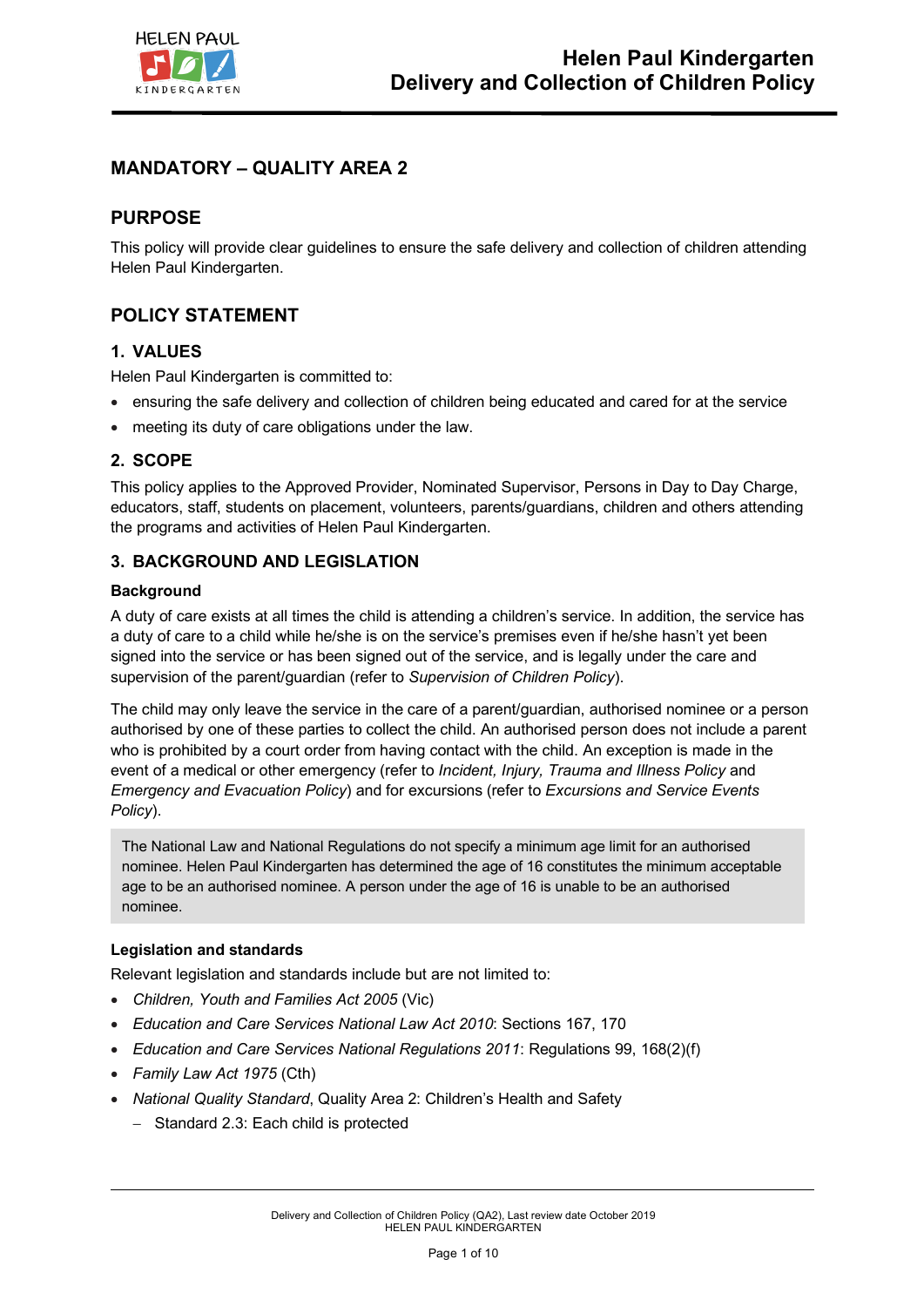

The most current amendments to listed legislation can be found at:

- Victorian Legislation Victorian Law today: http://www.legislation.vic.gov.au
- Commonwealth Legislation ComLaw: http://www.comlaw.gov.au/

## **4. DEFINITIONS**

The terms defined in this section relate specifically to this policy. For commonly used terms e.g. Approved Provider, Nominated Supervisor, Regulatory Authority etc. refer to the *General Definitions* section of the Policy Folder.

**Attendance record:** Kept by the service to record details of each child attending the service including name, time of arrival and departure, signature of person delivering and collecting the child or of the Nominated Supervisor or educator (Regulation 158(1)).

**Authorised nominee:** (In relation to this policy) a person who has been given written authority by the parents/guardians of a child to collect that child from the education and care service. These details will be on the child's CareMonkey Profile.

The National Law and National Regulations do not specify a minimum age limit for an authorised nominee. **Helen Paul Kindergarten has determined the age of 16 constitutes the minimum acceptable age to be an authorised nominee. A person under the age of 16 is unable to be an authorised nominee.**

**Duty of care:** A common law concept that refers to the responsibilities of organisations to provide people with an adequate level of protection against harm and all reasonable foreseeable risk of injury.

**Inappropriate person:** A person who may pose a risk to the health, safety or wellbeing of any child attending the education and care service, or whose behaviour or state of mind make it inappropriate for him/her to be on the premises e.g. a person under the influence of drugs or alcohol (Act 171(3)).

**Incident, Injury, Trauma and Illness Record:** Contains details of any incident, injury, trauma or illness that occurs while the child is being educated and cared for by the service. Any incident, injury, trauma or illness must be recorded as soon as is practicable but not later than 24 hours after the occurrence. Details required include the:

- name and age of the child
- circumstances leading to the incident, injury, trauma or illness (including any symptoms)
- time and date
- details of action taken by the service including any medication administered, first aid provided or medical personnel contacted
- details of any witnesses
- names of any person the service notified or attempted to notify, and the time and date of this
- signature of the person making the entry, and time and date of this.

These details must be kept for the period of time specified in Regulation 183. A sample *Incident, Injury, Trauma and Illness Record* is available on the ACECQA website.

**Medication record:** Contains details for each child to whom medication is to be administered by the service. This includes the child's name, signed authorisation to administer medication and a record of the medication administered, including time, date, dosage, manner of administration, name and signature of person administering the medication and of the person checking the medication if required (Regulation 92). A sample medication record is available on the ACECQA website.

### **Serious incident:**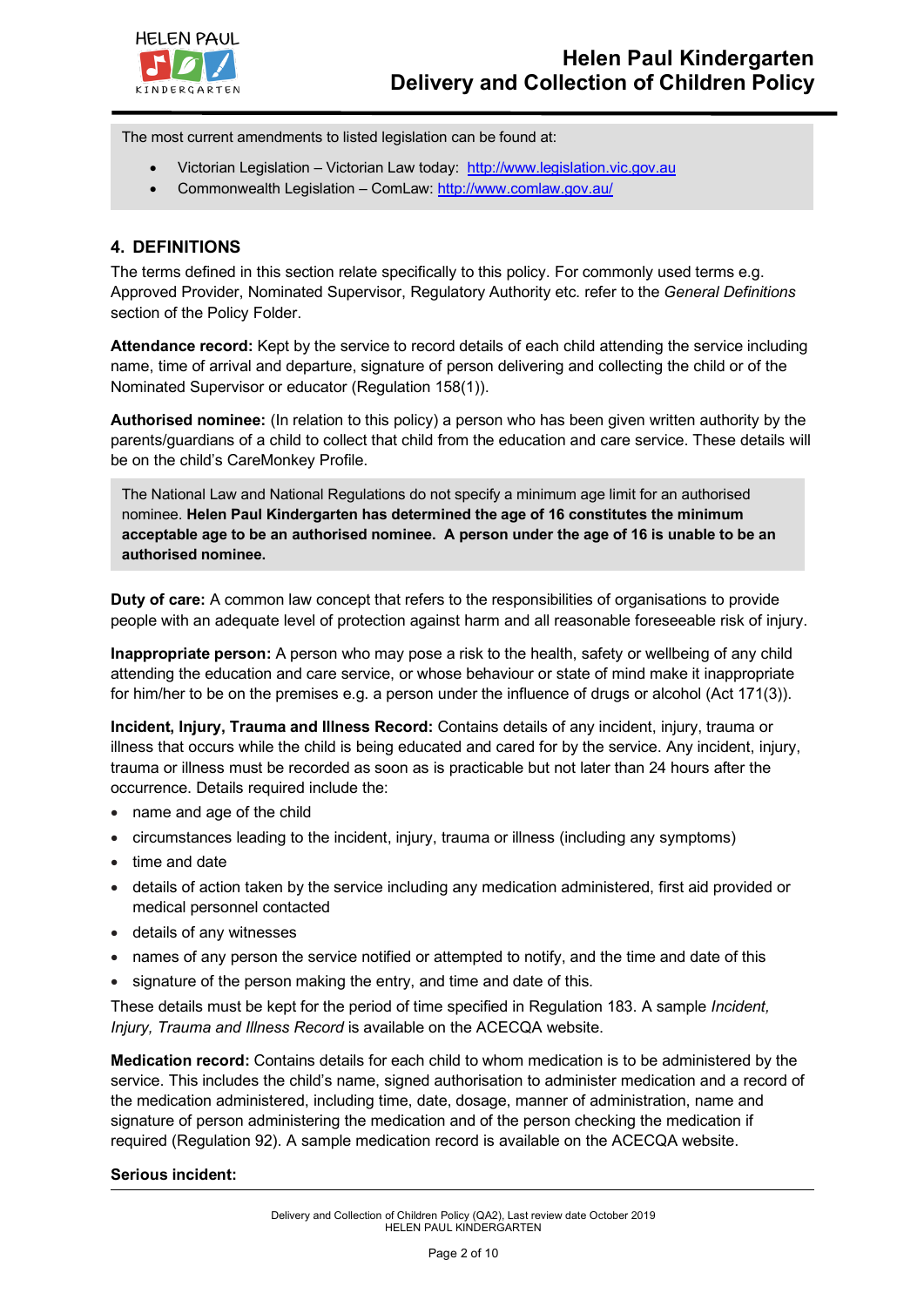

A serious incident is defined in Regulation 12 as:

- the death of a child while being educated and cared for by the service
- any incident involving an injury or trauma, or the illness of a child that requires or ought to have required:
	- attention of a registered medical practitioner, or
	- attendance at a hospital

examples include whooping cough, broken limb, anaphylaxis reaction

- any incident requiring attendance by emergency services
- a circumstance where a child appears to be missing, is unaccounted for, has been removed from the service contrary to the Regulations, or has been locked in or out of the service premises.

The Approved Provider must notify the Regulatory Authority (DET) in writing within 24 hours of a serious incident occurring at the service (Regulation 172(2)(a)). The Notification of a Serious Incident Form (available on the ACECQA website) is to be completed and submitted online using the National Quality Agenda IT System (NQA ITS). Records are required to be retained for the periods specified in Regulation 183.

**Unauthorised person:** (in relation to this policy) is any person who has not been listed as an authorised nominee on the child's CareMonkey Profile.

### **5. SOURCES AND RELATED POLICIES**

#### **Sources**

- Australian Children's Education and Care Quality Authority (ACECQA): www.acecqa.gov.au
- Department of Education and Training (DET), Licensed Children's Services, phone 1300 307 415 or email licensed.childrens.services@edumail.vic.gov.au

#### **Service policies**

- *Acceptance and Refusal of Authorisations Policy*
- *Child Safe Environment Policy*
- *Child Protection Policy*
- *Dealing with Medical Conditions Policy*
- *Emergency and Evacuation Policy*
- *Enrolment and Orientation Policy*
- *Excursions and Service Events Policy*
- *Fees Policy*
- *Incident, Injury, Trauma and Illness Policy*
- *Privacy and Confidentiality Policy*
- *Road Safety and Safe Transport Policy*
- *Supervision of Children Policy*

## **PROCEDURES**

**The Approved Provider is responsible for:**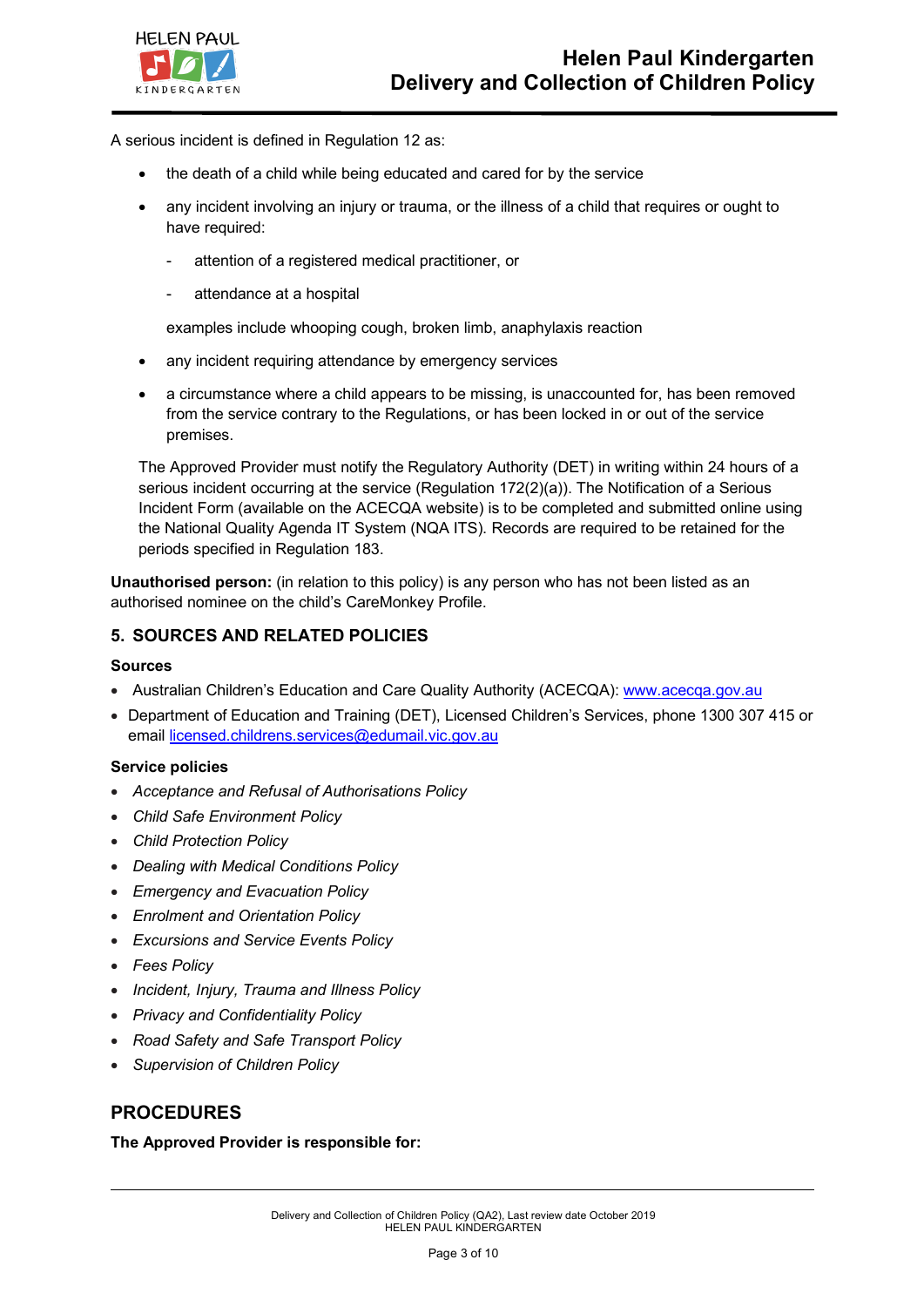

- ensuring parents/guardians have advised Helen Paul Kindergarten of the authorised nominees (refer to *Definitions*) for collection of their child by submitting a Collection Authorisation form via CareMonkey (refer to *Enrolment and Orientation Policy*)
- providing an attendance record (refer to *Definitions*) that meets the requirements of Regulation 158(1) and is signed by the parent/guardian or authorised nominee on delivery and collection of their child from the service every day
- ensuring a child does not leave the service except with a parent/guardian or authorised nominee, or with the written authorisation of one of these (refer to Attachment 2 – Collection Authorisation Form) or in the case of a medical or other emergency (Regulation 99) (refer to *Acceptance and Refusal of Authorisations Policy*, *Dealing with Medical Conditions Policy*, *Incident, Injury Trauma and Illness Policy* and *Child Safe Environment Policy*)
- ensuring a child is not taken outside the service premises on an excursion except with the written authorisation (via the Collection Authorisation Form accessible on CareMonkey) of a parent/guardian or authorised nominee (refer to *Excursions and Service Events Policy*)
- ensuring authorisation procedures are in place for excursions and other service events (refer to *Excursions and Service Events Policy*)
- ensuring that there are procedures in place when a child is given into the care of another person, such as for a medical or other emergency (refer to *Emergency and Evacuation Policy* and *Incident, Injury, Trauma and Illness Policy*)
- ensuring that there are procedures in place when a parent/guardian or authorised nominee telephones the service to advise that a person not listed on their child's Collection Authorisation form (accessible via CareMonkey) will be collecting their child (refer to Attachment 1 – Authorisation procedures)
- ensuring that parents/guardians or authorised nominees are contacted in the event that an unauthorised person arrives to collect a child from the service, and that appropriate procedures are followed (refer to Attachment 1 – Authorisation procedures)
- ensuring that there are procedures in place if an inappropriate person (refer to *Definitions*) attempts to collect a child from the service (refer to Attachment 3 – Procedures to ensure the safe collection of children)
- keeping a written record of all visitors to the service, including time of arrival and departure
- ensuring procedures are in place for the care of a child who has not been collected from the service on time (refer to Attachment 4 – Procedures for the late collection of children)
- ensuring that the educator-to-child ratios are maintained at all times children are in attendance at the service (including when children are collected late from the service) according to the requirements of Regulations 123 and 360 (refer also to *Supervision of Children Policy*)
- notifying DET in writing within 24 hours, and the parents as soon as is practicable, in the event of a serious incident (refer to *Definitions*), including when a child has left the service unattended by an adult or with an unauthorised person (Regulations 12, 86, 176)
- providing parents/guardians with information regarding procedures for delivery and collection of children prior to their child's commencement at the service
- ensuring that educators and staff comply with the service's *Road Safety and Safe Transport Policy*
- encouraging parents/guardians to comply with the service's *Road Safety and Safe Transport Policy*.

## **The Nominated Supervisor is responsible for:**

• ensuring a child does not leave the service except with a parent/guardian or authorised nominee, or with the written authorisation (via the Collection Authorisation Form accessible on CareMonkey) of one of these (refer to Attachment 2 – Collection Authorisation Form) or in the case of a medical or other emergency (refer to *Acceptance and Refusal of Authorisations Policy*, *Dealing with*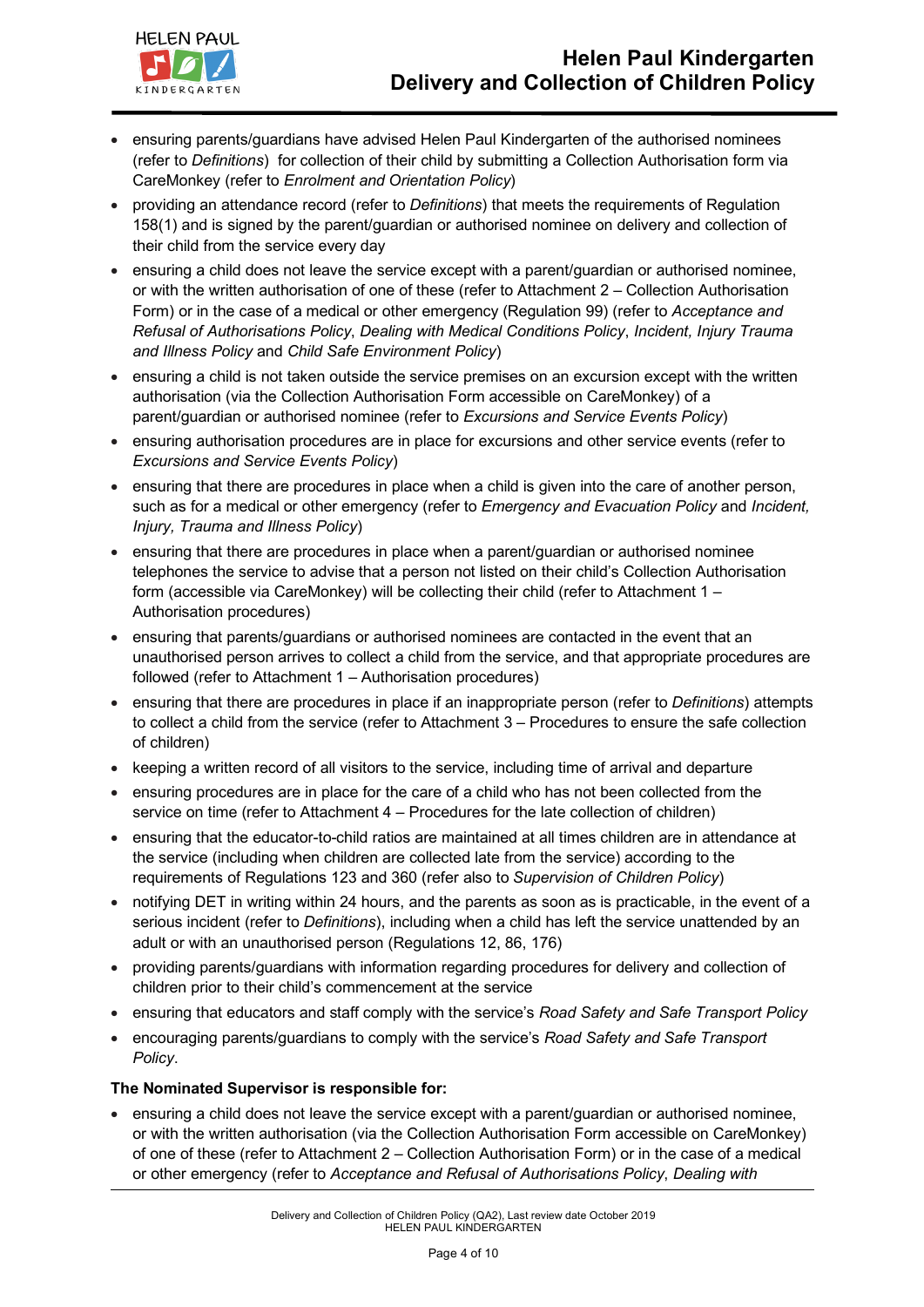*Medical Conditions Policy*, *Incident, Injury Trauma and Illness Policy* and *Child Safe Environment Policy*)

- ensuring a child is not taken outside the service premises on an excursion except with the written authorisation (via the Collection Authorisation Form accessible on CareMonkey) of a parent/guardian or authorised nominee (refer to *Excursions and Service Events Policy*)
- ensuring that educator-to-child ratios are maintained at all times children are in attendance at the service (including when children are collected late from the service) according to the requirements of Regulations 123 and 360 (refer also to *Supervision of Children Policy*)
- ensuring children are adequately supervised at all times (refer to *Supervision of Children Policy*)
- following the authorisation procedures listed in Attachment 1
- following the procedures to ensure the safe collection of children (refer to Attachment 3 Procedures to ensure the safe collection of children)
- following the procedures for late collection of children (refer to Attachment 4 Procedures for the late collection of children)
- ensuring that educators and staff comply with the service's *Road Safety and Safe Transport Policy*
- encouraging parents/guardians to comply with the service's *Road Safety and Safe Transport Policy*.

### **Educators and other staff are responsible for:**

- ensuring the attendance record is signed by the parent/guardian, authorised nominee, Nominated Supervisor or an educator, detailing the child's time of arrival and departure from the service (Regulation 158(1))
- developing safety procedures for the mass arrival and departure of children from the service
- refusing to allow a child to depart from the service with a person who is not the parent/guardian or authorised nominee, or where there is not written authorisation (via the Collection Authorisation Form accessible on CareMonkey) of one of these (refer to Attachment 2 – Collection Authorisation Form) (refer also to *Acceptance and Refusal of Authorisations Policy*)
- implementing the authorisation procedures outlined in Attachment 1 in the event that a parent/guardian or authorised nominee telephones the service to advise that a person not listed on their child's Collection Authorisation Form (accessible on CareMonkey) will be collecting their child
- following the authorisation procedures (Attachment 1) and contacting the parents/guardians or authorised nominees if an unauthorised person arrives to collect a child from the service
- following procedures in the event that an inappropriate person (refer to *Definitions*) attempts to collect a child from the service (refer to Attachment 3 – Procedures to ensure the safe collection of children)
- informing the Approved Provider as soon as is practicable, but within 24 hours, if a child has left the service unattended by an adult or with an unauthorised person (refer to *Definitions*)
- following procedures for the late collection of children (refer to Attachment 4 Procedures for the late collection of children)
- maintaining educator-to-child ratios at all times children are in attendance at the service (including when children are collected late from the service)
- ensuring the entry/exit doors and gates are kept closed during program hours
- displaying an up-to-date list of the telephone numbers of the Approved Provider, DET, Child FIRST, DHS Child Protection Service and the local police station
- complying with the service's *Road Safety and Safe Transport Policy*.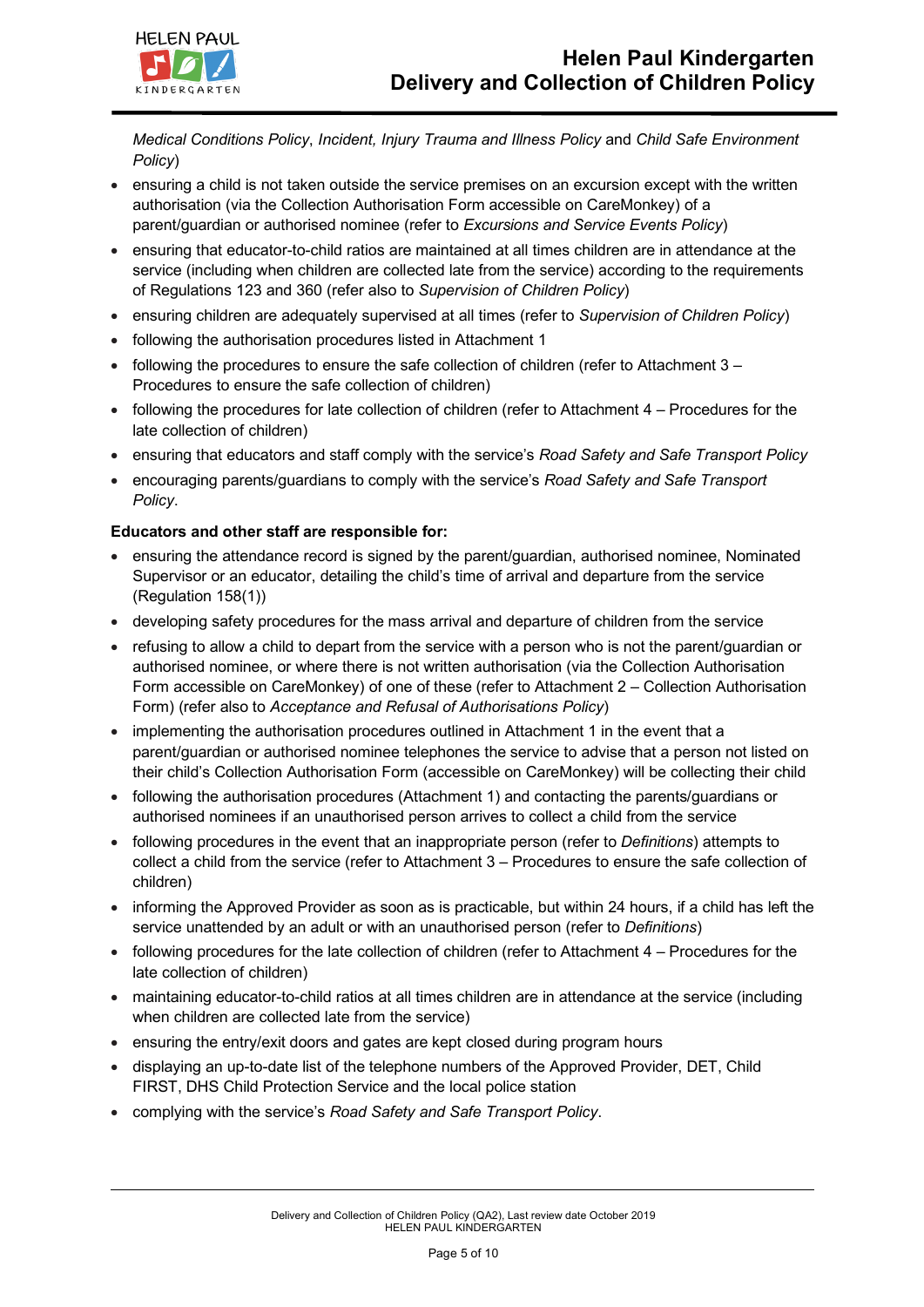

#### **Parents/guardians are responsible for:**

- completing and signing the Collection Authorisation form via CareMonkey before their child attends the service
- signing and dating permission forms for excursions via CareMonkey
- signing the attendance record as their child arrives at and departs from the service
- ensuring educators are aware that their child has arrived at/been collected from the service
- collecting their child on time at the end of each session/day
- alerting educators if they are likely to be late collecting their child
- providing written authorisation where children require medication to be administered by educators/staff, and signing and dating it for inclusion in the child's medication record (refer to *Definitions*)
- supervising their own child before signing them into the program and after they have signed them out of the program
- familiarising themselves with the service's *Road Safety and Safe Transport Policy*
- supervising other children in their care, including siblings, while attending or assisting at the service
- paying a late-collection fee if required by the service's *Fees Policy*.

### **Volunteers and students, while at the service, are responsible for following this policy and its procedures.**

## **EVALUATION**

In order to assess whether the values and purposes of the policy have been achieved, the Approved Provider will:

- regularly seek feedback from everyone affected by the policy regarding its effectiveness
- monitor the implementation, compliance, complaints and incidents in relation to this policy
- keep the policy up to date with current legislation, research, policy and best practice
- revise the policy and procedures as part of the service's policy review cycle, or as required
- notify parents/guardians at least 14 days before making any changes to this policy or its procedures.

## **ATTACHMENTS**

- Attachment 1: Authorisation procedures
- Attachment 2: Collection Authorisation Form
- Attachment 3: Procedures to ensure the safe collection of children
- Attachment 4: Procedures for the late collection of children

## **AUTHORISATION**

This policy was adopted by the Approved Provider of Helen Paul Kindergarten on 7 October 2019

## **REVIEW DUE: 2022**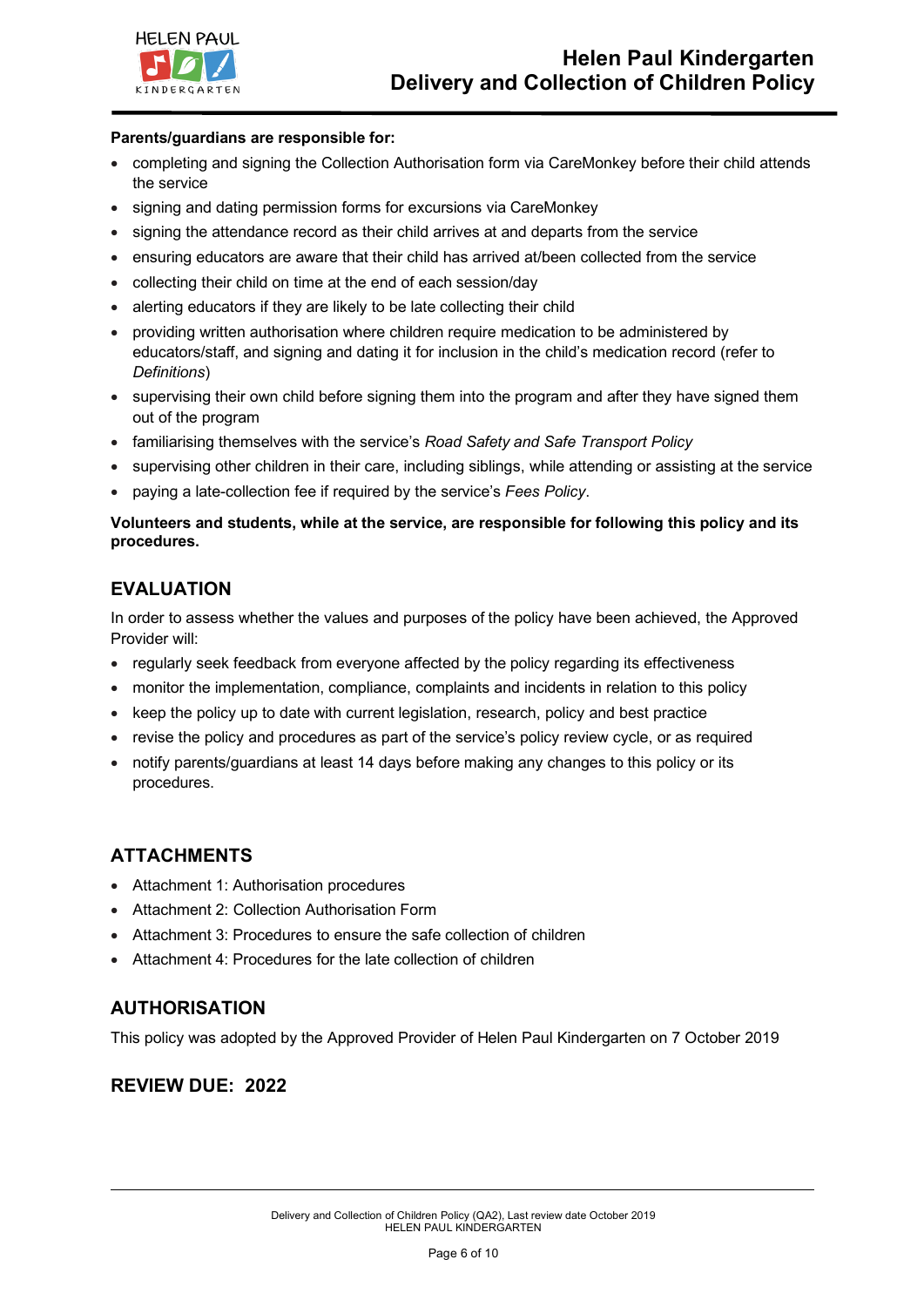

# **ATTACHMENT 1 Authorisation procedures**

**These procedures are to be followed when a child is collected by an unauthorised person, including where a parent/guardian or authorised nominee telephones the service to notify that such a person will be collecting their child.**

The Nominated Supervisor will:

- 1. request that the parent/guardian or authorised nominee add the person to the Collection Authorisation form via CareMonkey as soon as it is possible to do so, detailing the name, and telephone number of the person who will be collecting the child
- 2. accept a verbal authorisation if it is not possible for the parent/guardian or authorised nominee to provide authorisation via the Collection Authorisation form on CareMonkey, provided the following procedure is followed:
	- 2.1 all details of the person collecting the child, including the name, address and telephone number of the person must be obtained
	- 2.2 two educators take the verbal authorisation message (recommended by DET)
	- 2.3 the verbal authorisation is documented and stored with the child's CareMonkey Profile for follow-up
	- 2.4 photo identification is obtained to confirm the person's identity on arrival at the service
	- 2.5 ensure that parents/guardians or authorised nominees follow up a verbal authorisation by adding details of the new authorised nominee to the child's Collection Authorisation form via CareMonkey within 24 hours
- 3. ensure email authorisation is stored with the child's CareMonkey Profile
- 4. ensure the attendance record is completed prior to child leaving the service
- 5. refuse to release a child where authorisation is not/cannot be provided by the parent/guardian or authorised nominee
- 6. contact police if the safety of the child or service staff is threatened
- 7. implement late collection procedures (refer to Attachment 4) if required
- 8. notify the Approved Provider in the event that written authorisation is not provided for further follow-up.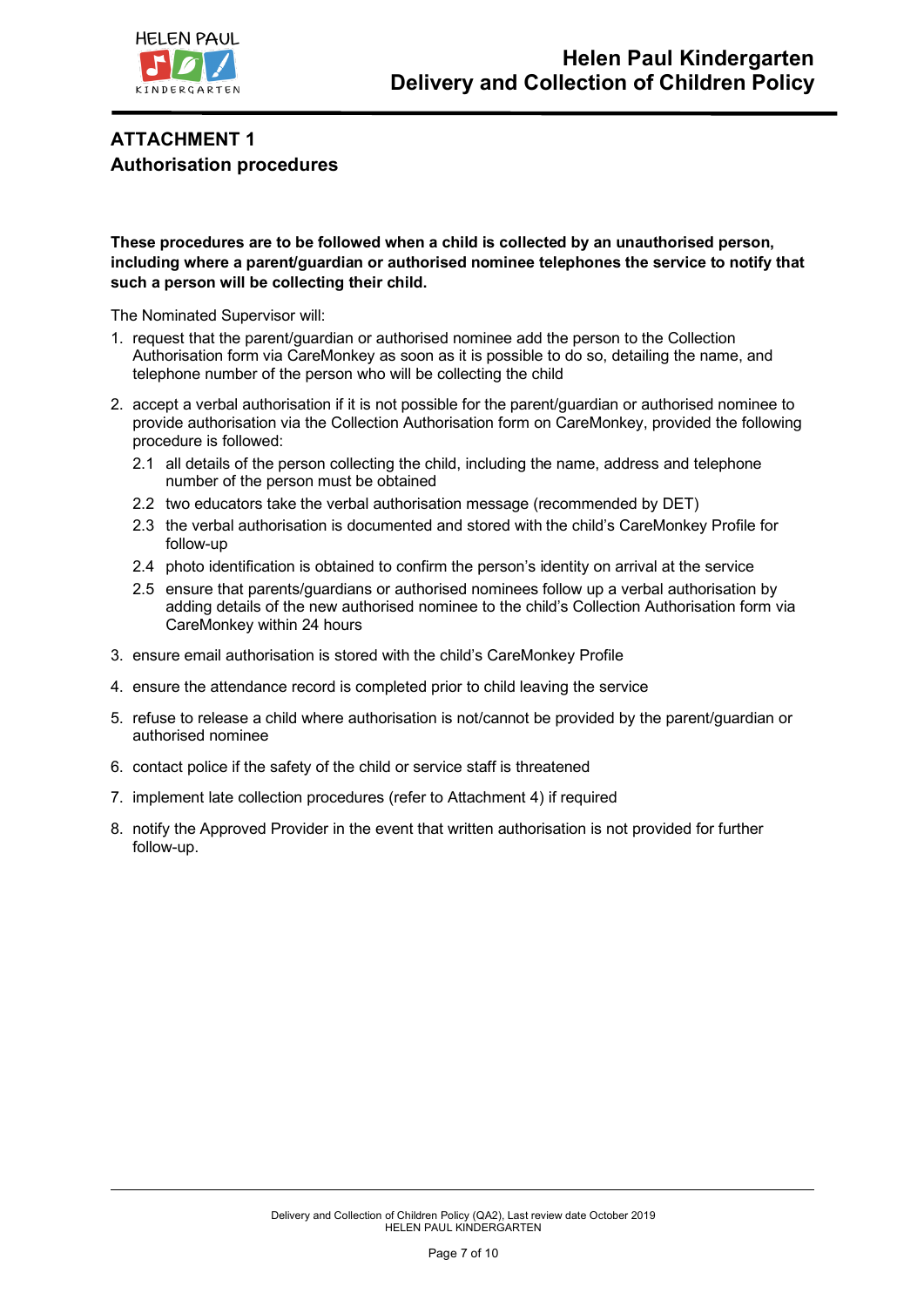

## **ATTACHMENT 2**

#### **Collection Authorisation Form**

To ensure the safety of children in our care, children may only be collected by a person who has been given written authority by the parents/guardians to collect that child from the care of Helen Paul Kindergarten.

Please provide details below of any persons you wish to be considered an authorised nominee to collect your child.

Please note that your child will not be permitted to leave the care of Helen Paul Kindergarten with any person not listed on this form. As such it is very important that this form be kept up to<br>date. You may change these d

#### **Ongoing permission**

The first table allows you to submit the names of those people who you would like to grant ongoing permission to collect your child (unless revoked at a later date by removing the irst table allows you't

#### One-off permission

The second table allows you to submit the names of any person/s who you would like to nominate to collect your child on a one-off basis only.

Our Delivery and Collection of Children Policy is attached below for your reference (ATTACH DELIVERY AND COLLECTION OF CHILDREN POLICY ONCE APPROVED)

#### I authorise the following people to collect John Smith from the care of Helen Paul Kindergarten on an ongoing basis.

| <b>Full Name</b> | <b>Address</b> | <b>Contact Phone Number/s</b> | <b>Relationship to Child</b> |
|------------------|----------------|-------------------------------|------------------------------|
|                  |                |                               |                              |
|                  |                |                               |                              |

#### I authorise the following people to collect John Smith from the care of Helen Paul Kindergarten on a one-off basis. These people are not to be considered an authorised nominee to collect John Smith on an ongoing basis.

| <b>Full Name</b> | <b>Address</b> | <b>Contact Phone Number/s</b> | <b>Relationship to Child</b> | Specified Collection Date (one-off) |
|------------------|----------------|-------------------------------|------------------------------|-------------------------------------|
|                  |                |                               |                              |                                     |
|                  |                |                               |                              |                                     |

I confirm that the authorised nominees listed above have permission to collect John Smith from the care of Helen Paul Kindergarten and agree to update this form in the event that these arrangements change.

Type your name and sign below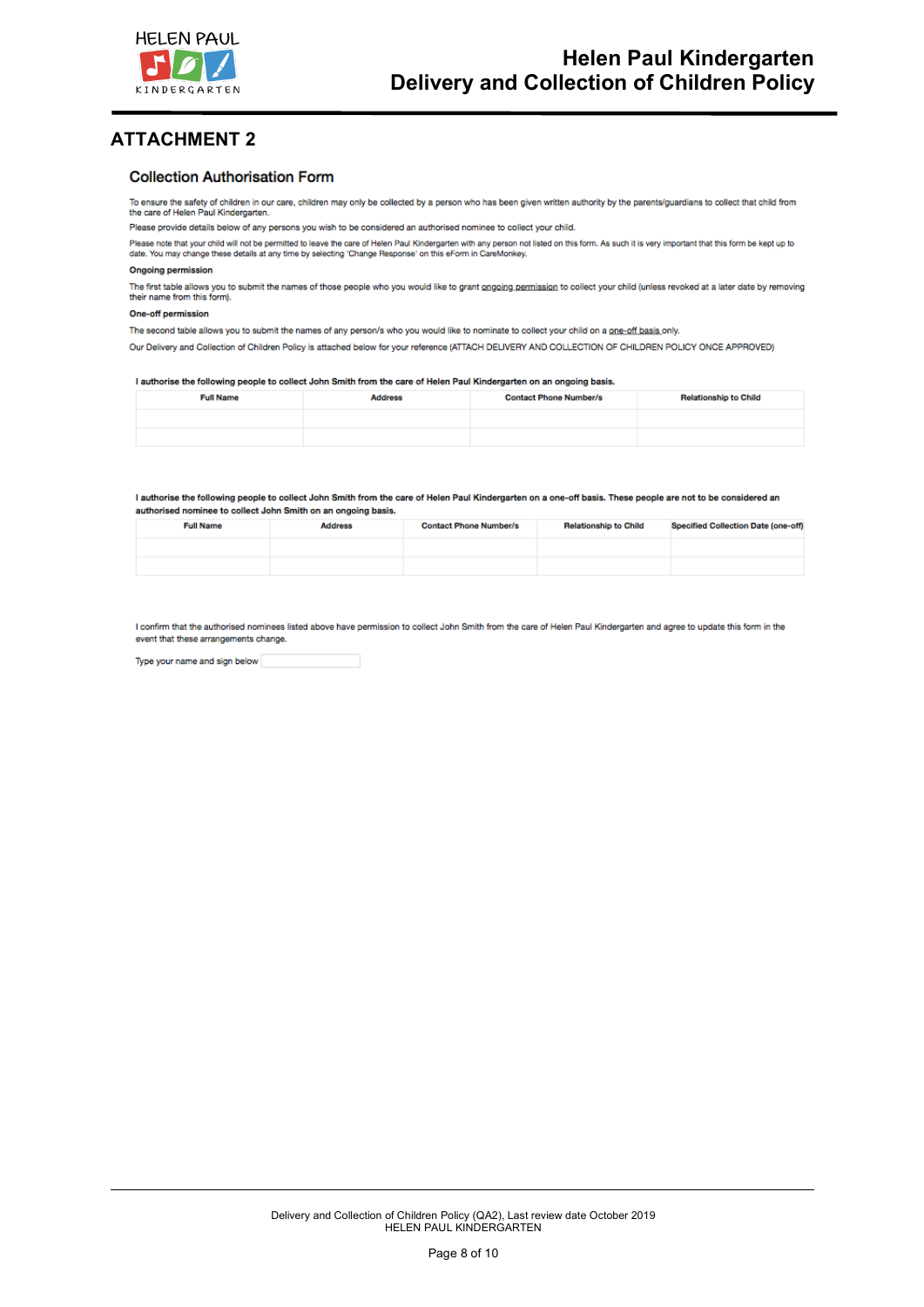

# **ATTACHMENT 3 Procedures to ensure the safe collection of children**

Early childhood professionals have a duty of care not to endanger children at the service by knowingly placing them in a situation that could reasonably be expected to be dangerous, including releasing a child into the care of an inappropriate person (refer to *Definitions*).

Where an educator believes that the parents/guardians or authorised nominee may be ill, affected by alcohol or drugs, or not able to safely care for the child, the following procedures must be followed.

- Consult with the Nominated Supervisor or the Approved Provider, if possible.
- Advise the person collecting the child of their concerns and suggest contacting an alternative authorised nominee to collect the child.
- If the Nominated Supervisor or the Approved Provider fears for the safety of the child, themselves or other service staff at any time, contact the police immediately.
- Complete the *Incident, Injury, Trauma and Illness Record* and file with the child's enrolment form.
- Inform the Approved Provider as soon as is practicable, and at least within 24 hours of the incident.
- Inform the Regulatory Authority (DET) within 24 hours of a serious incident occurring (refer to *Definitions*).